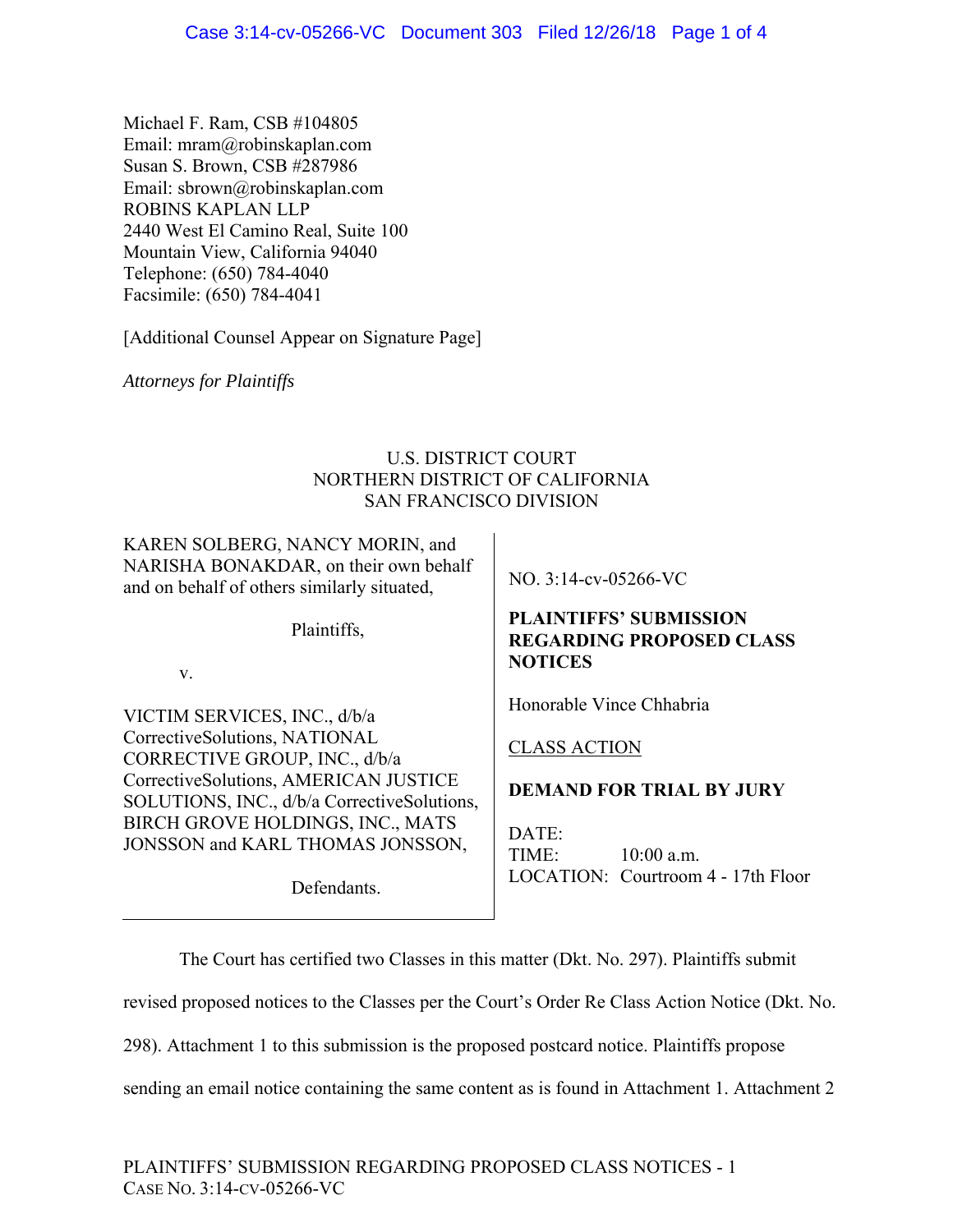#### Case 3:14-cv-05266-VC Document 303 Filed 12/26/18 Page 2 of 4

to this submission is the proposed website notice, which will be used to create a website for members of the Classes at www.CheckDiversionClassAction.com.

Defendants have reviewed the proposed notices. Defendants reserve all rights to challenge the propriety of class certification in this matter, but Defendants do not object to the content of the attached proposed notices.

 Plaintiffs respectfully request that the Court enter an order approving sending notice to the Class in substantially the form reflected in Attachment 1 and establishing a website in substantially the form of Attachment 2. Plaintiffs request that the Court direct that the postcard and email notices be sent 30 days after an order from the Court approving the notices. Plaintiffs respectfully request that the Court set a deadline for absent class members to exclude themselves 60 days after the deadline for mailing the notice.

RESPECTFULLY SUBMITTED AND DATED this 26th day of December, 2018.

#### TERRELL MARSHALL LAW GROUP PLLC

By: /s/ Beth E. Terrell, CSB #178181 Beth E. Terrell, CSB #178181 Email: bterrell@terrellmarshall.com Blythe H. Chandler, *Admitted Pro Hac Vice* Email: bchandler@terrellmarshall.com Maria Hoisington-Bingham, *Admitted Pro Hac Vice*  Email: mhoisington@terrellmarshall.com 936 North 34th Street, Suite 300 Seattle, Washington 98103-8869 Telephone: (206) 816-6603 Facsimile: (206) 319-5450

Paul Arons, CSB #84970 Email: lopa@rockisland.com LAW OFFICE OF PAUL ARONS 685 Spring Street, Suite 104 Friday Harbor, Washington 98250 Telephone: (360) 378-6496 Facsimile: (360) 378-6498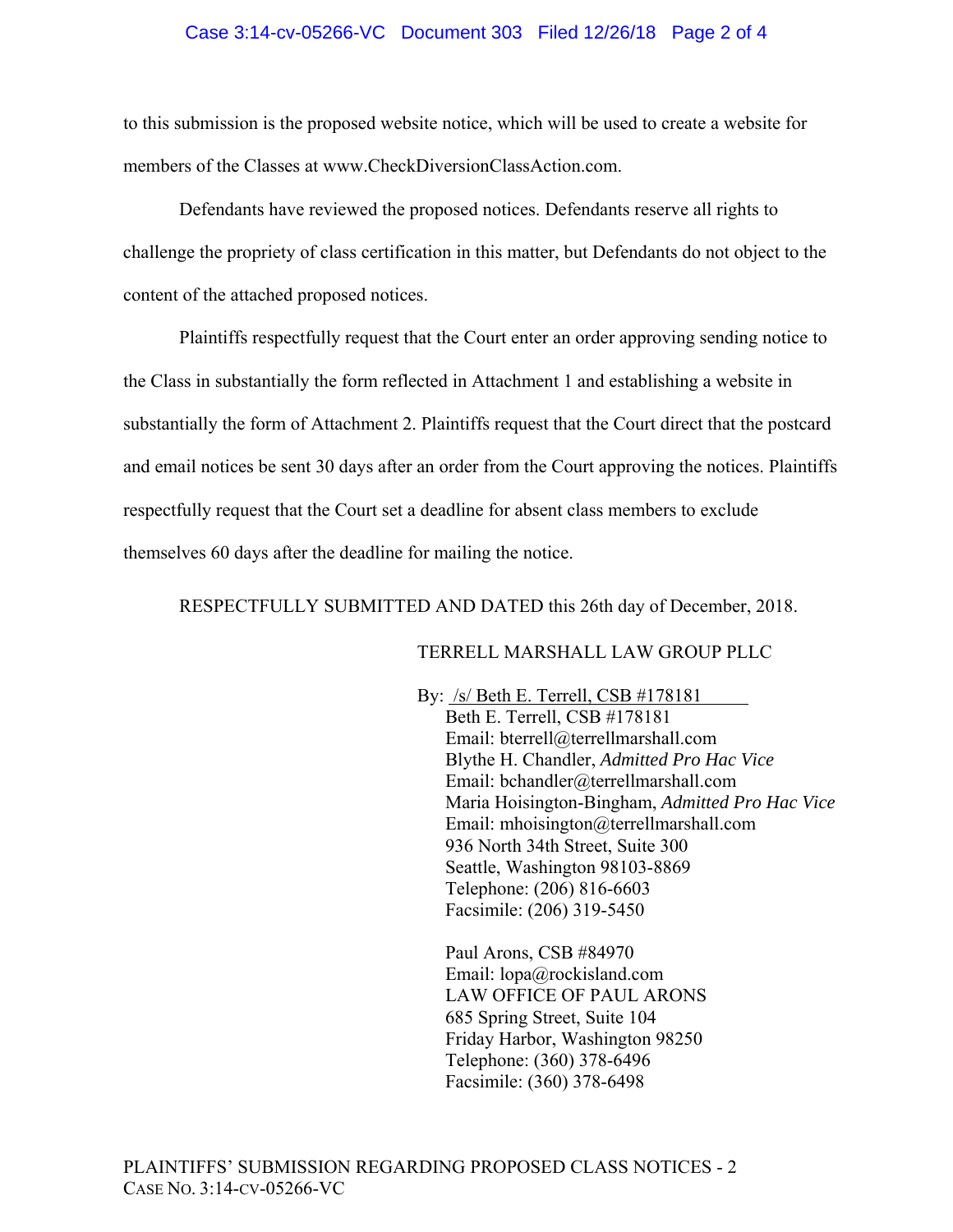Deepak Gupta, *Admitted Pro Hac Vice* Email: deepak@guptawessler.com Daniel Townsend, *Admitted Pro Hac Vice* Email: daniel@guptawessler.com GUPTA WESSLER PLLC 1900 L Street, NW, Suite 312 Washington, DC 20036 Telephone: (202) 888-1741 Facsimile: (202) 888-7792

Michael F. Ram, CSB #104805 Email: mram@robinskaplan.com Susan S. Brown, CSB #287986 Email: sbrown@robinskaplan.com ROBINS KAPLAN LLP 2440 West El Camino Real, Suite 100 Mountain View, California 94040 Telephone: (650) 784-4040 Facsimile: (650) 784-4041

*Attorneys for Plaintiffs*